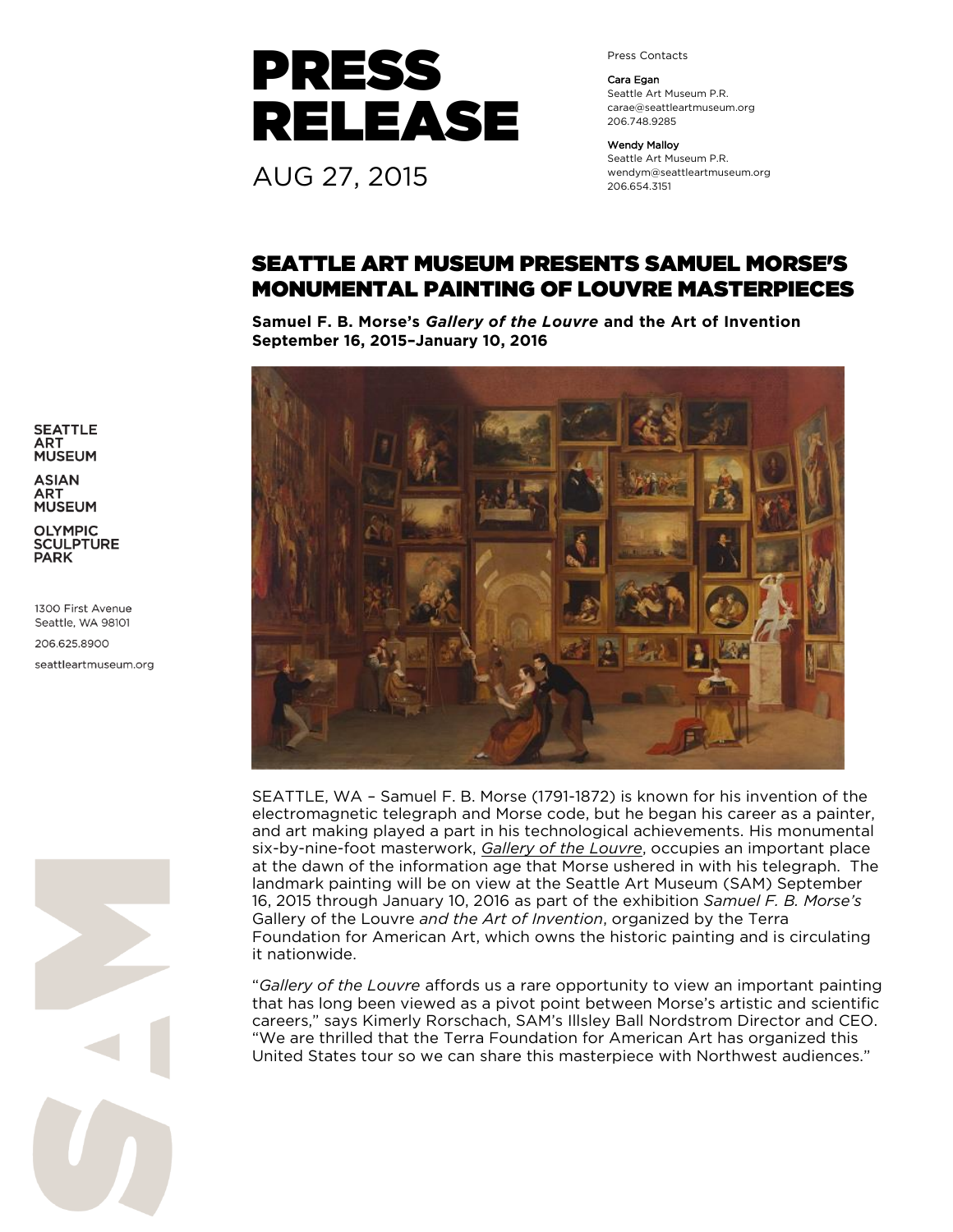Begun in Paris in 1831, Morse's ambitious painting was more than the culmination of the artist's study among the works in the princely galleries of Europe; it was his lesson in the noblest art traditions for the benefit of art students at home in the United States and for all Americans in the young nation, who had few opportunities to see great art. Morse created the Louvre in miniature so that Americans could view for the first time Leonardo da Vinci's *Mona Lisa* and great paintings by Rubens, Raphael, Caravaggio, and other of the Old Masters.

"Morse's 'gallery picture,' a form first popularized in the seventeenth century, is the only major example of such in the history of American art," says Peter John Brownlee, associate curator at the Terra Foundation, who led this new, deeply focused study of Morse's crowning artistic achievement. "For this canvas, Morse selected masterpieces from the Musée du Louvre's collection and imaginatively 'reinstalled' them in one of the museum's grandest spaces, the Salon Carré (square gallery)."

Morse's view of the Louvre is a gathering of painstaking copies in miniature of all the paintings that he considered the best instructional examples by the most venerated portrait, religious, and history painters of the past. He copied directly from the paintings, working tirelessly in the galleries of the Louvre every day for a year.

"Morse wanted his painting to provide young American art students with the facsimiles they needed to learn the fine points of color, composition, and expression, but which they lacked in the United States," says Patricia Junker, Ann M. Barwick Curator of American Art for SAM. "The key to the painting's success as an instructional piece, Morse knew, would be his ability to duplicate exactly the painting style of each Old Master, which he did, with the aid, at times, of a *camera obscura,* a box and lens device that allowed him to make almost photographic reproductions. His astonishing ability to let us 'see' the handiwork of the Old Masters is what makes Morse's creation such a tour de force."

Already a respected painter and academic, a founder of the National Academy of Design, Morse included himself at the center of the picture as a teacher, instructing a young woman student as she copies one of the masterpieces before her. And although he added the figures to the painting when he was back in New York, he featured his American friends in Paris. The novelist James Fenimore Cooper, who joined Morse nearly every day that he worked at the Louvre, is shown with his wife, the couple hovering over their daughter, Susan as she works at work at her easel. With the exception of an elegantly hatted French Brittany woman and her child, all of the visitors to Morse's Louvre are Americans, most are artists, and three of the young art students are women.

Morse had high hopes that his panoramic picture of paintings in the Louvre would attract large, enthusiastic audiences as he traveled it from city to city back home, displaying it as a popular entertainment. At SAM, the large canvas will be shown in a similar theatrical setting, approximating the way Morse displayed it in Manhattan in 1833. Gallery visitors will be able to hear a dramatic audio explanation of the painting's subject and history, harking back to the kind of artist's lecture that might accompany such displays in Morse's time.

*Gallery of the Louvre* was exhibited just twice in the United States during Morse's lifetime. The painting was praised by critics but rejected by the public who had no knowledge of European art and saw little dramatic appeal in Morse's instructional subject. Morse abandoned painting altogether in 1837. By then his other interests had consumed him. He had made successful experiments with the telegraph and would develop the Morse code. In 1839, he introduced the art and science of photography to Americans. The installation includes a group of American daguerreotypes to show examples of the other art form Morse promoted and to suggest the appeal of these jewel-like, transportable images to an artist who had tried so hard to collect exact replicas of the world's great paintings.